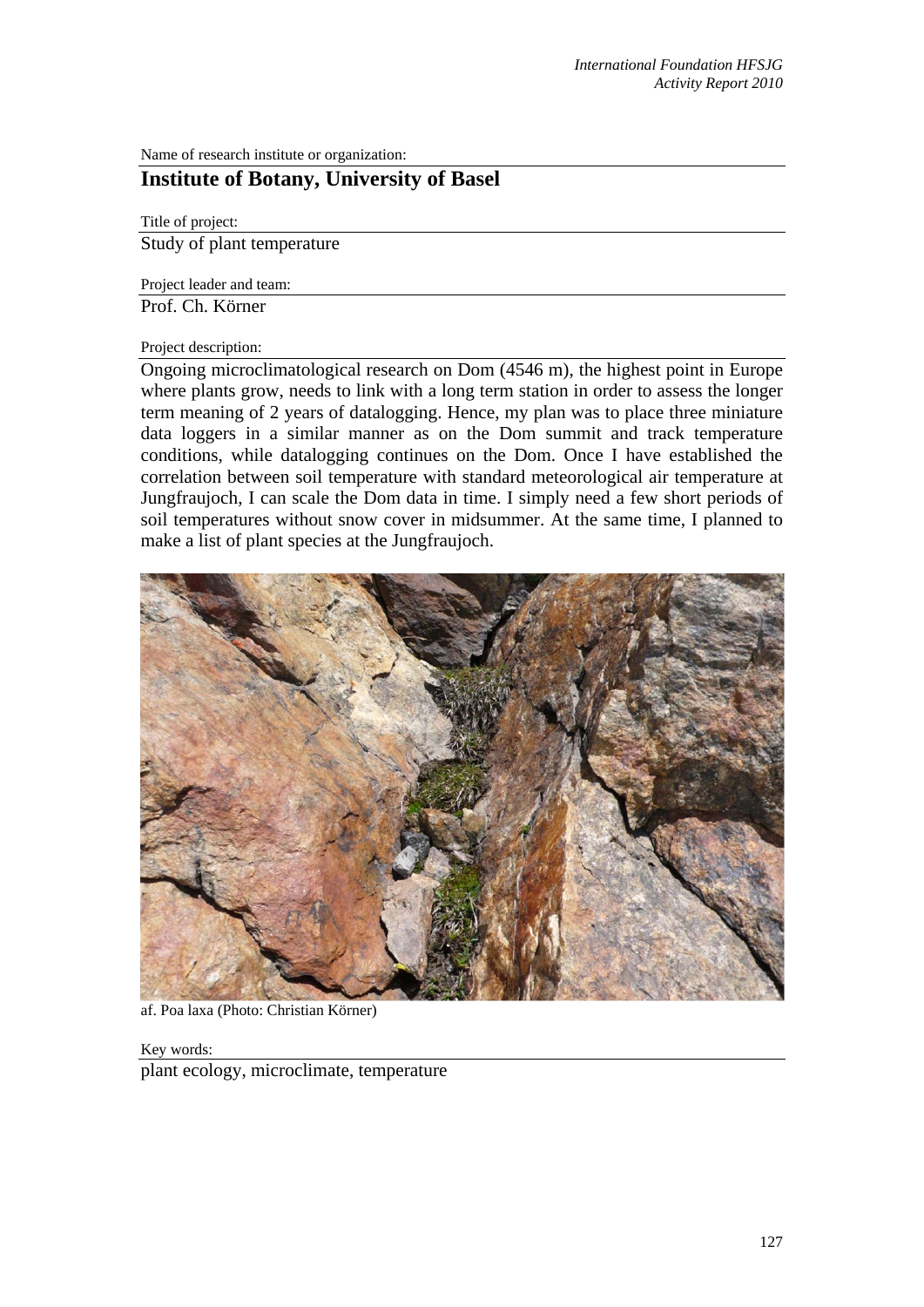*International Foundation HFSJG Activity Report 2010*

Scientific publications and public outreach 2010:

### **Refereed journal articles and their internet access**

Körner, Ch., Elevation record of plant life in Europe, submitted to Alpine Botany (Springer) December, 2010



af. Poa laxa (Photo: Christian Körner)



Draba cf. dubia = tomentosa (Photo: Christian Körner)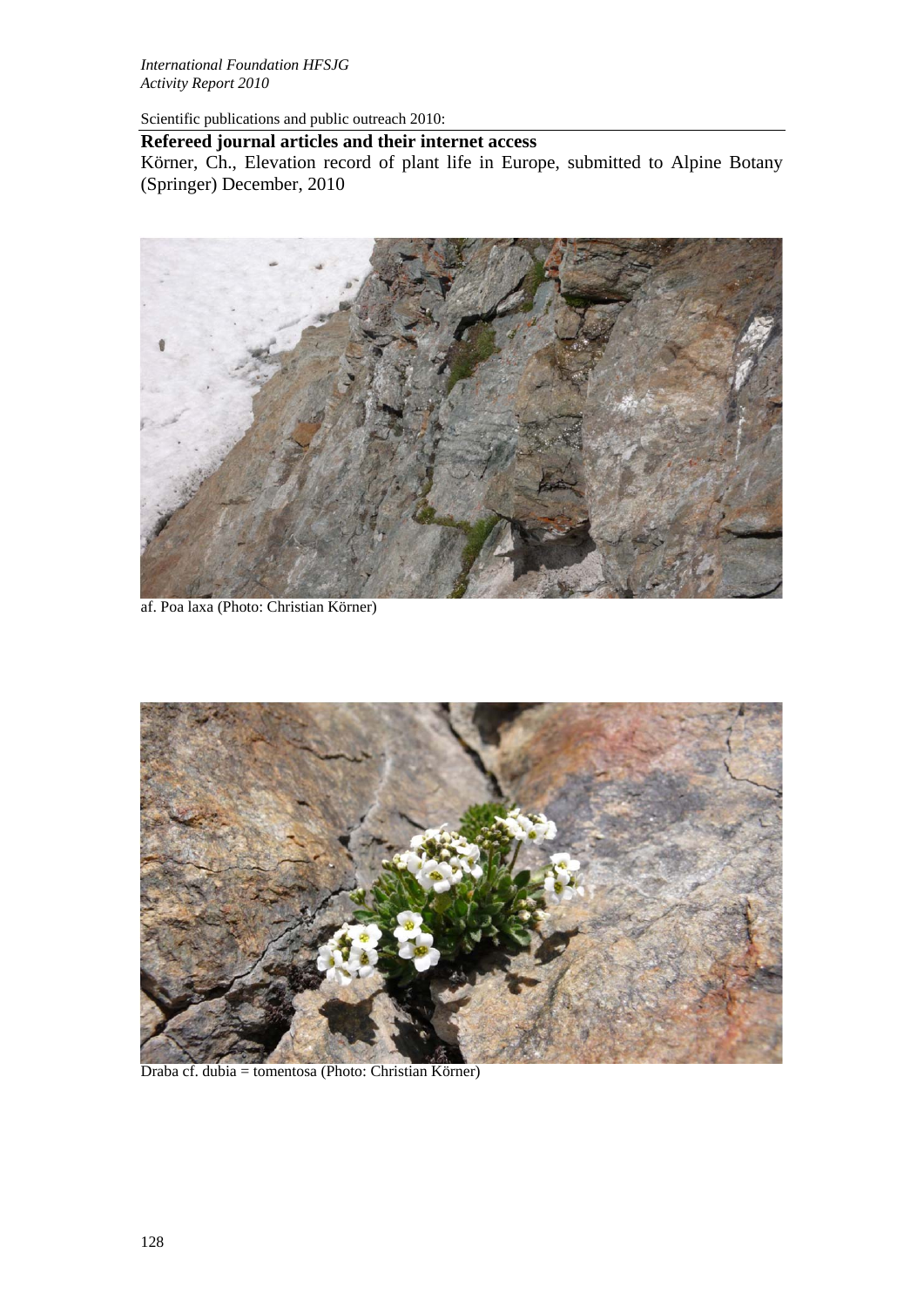## **Data books and reports**

Please find a diagram of the T readings below



Fig. 1: Air (2 m) and plant temperature (2-3 cm under sparse plant cover, S-exposed) at Jungfraujoch (3460 m) during the 2010 growing season. Note the higher plant temperatures compared to air temperature.